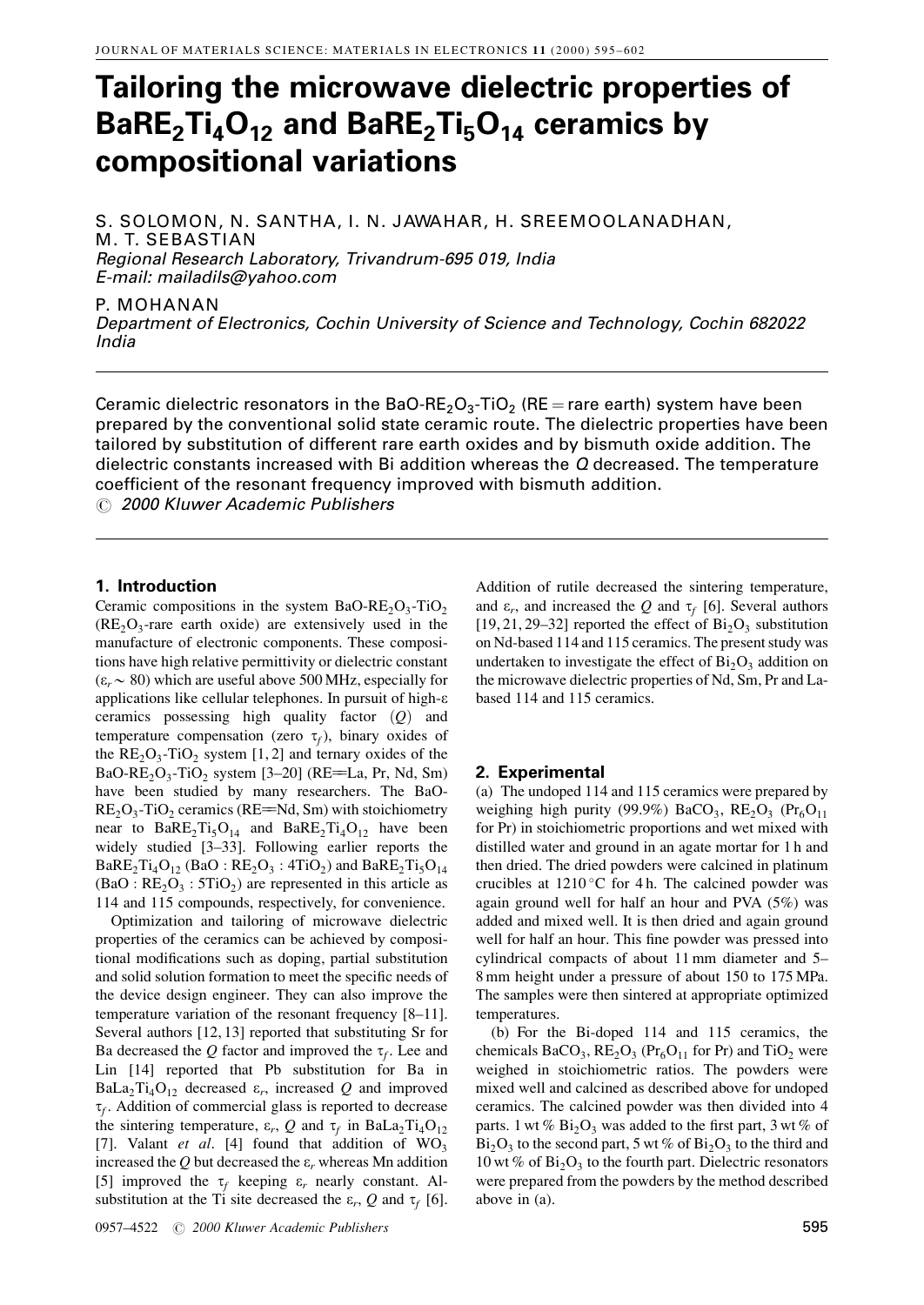(c) For the partial substitution using Bi in  $Ba(RE<sub>1.95</sub>Bi<sub>0.05</sub>)Ti<sub>5</sub>O<sub>14</sub>$  ceramics, stoichiometric amounts of  $Bi<sub>2</sub>O<sub>3</sub>$  and other oxides were weighed and mixed well. The resonator samples were prepared as described in (a). The samples were sintered at  $1320^{\circ}$ C for  $4 h$ .

(d) For the Bi-doped and undoped compositions of  $Ba(Nd_xSm_{2-x})Ti_4O_{12}$  and  $Ba(Nd_xSm_{2-x})Ti_5O_{14}$  ( $x = 0$ , 0.5, 1, 1.5, 2), stoichiometric amounts of  $BaCO<sub>3</sub>$ ,  $Nd<sub>2</sub>O<sub>3</sub>$ ,  $Sm<sub>2</sub>O<sub>3</sub>$  and TiO<sub>2</sub> were weighed and mixed well. The bismuth-doped samples were prepared by adding 1 wt % of  $Bi<sub>2</sub>O<sub>3</sub>$  to the calcined powder. The resonator samples were prepared as described in section (a).

The bulk densities of the compacts were measured by the Archimedes method. The sintered pellets were polished and thermally etched near the sintering temperature for 30 min and the surface microstructure studied using scanning electron microscopy (SEM). The phase purities and composition were studied from X-ray diffraction patterns obtained using  $CuK_{\alpha}$  radiation. Microwave dielectric resonator properties such as e, unloaded Q and  $\tau_f$  were measured using standard techniques, as explained elsewhere [15].

#### 3. Results and discussion

#### 3.1. Sintered density and sintering temperature

Fig. 1 shows the variation of bulk densities and sintering temperatures of different 115 ceramics as a function of the percentage addition of  $Bi_2O_3$ . The addition of  $Bi_2O_3$ decreased the sintering temperature and increased the density. Fig. 2 shows the variation of bulk densities and sintering temperatures of different 114 ceramics as a function of the percentage addition of  $Bi<sub>2</sub>O<sub>3</sub>$ . It can be seen from the figure that the sintered densities of all the compounds increased when a small percentage of  $Bi<sub>2</sub>O<sub>3</sub>$ is added. The densities of La and Pr-based 114



Figure 1 Variation of bulk densities and sintering temperatures of 115 ceramics due to the addition of  $Bi<sub>2</sub>O<sub>3</sub>$ .



Figure 2 Variation of bulk densities and sintering temperatures of 114 ceramics due to the addition of  $Bi_2O_3$ .

compounds showed a decrease in density beyond 1 or 3 wt % addition of  $Bi_2O_3$ . This may be due to the porosity that larger amounts of  $Bi<sub>2</sub>O<sub>3</sub>$  produces.

Table I shows that the variation in densities of  $BaRE<sub>1.95</sub>Bi<sub>0.05</sub>Ti<sub>5</sub>O<sub>14</sub>$  ceramics due to  $Bi<sub>2</sub>O<sub>3</sub>$  substitution is relatively small; the values in between those of respective undoped 115 ceramics and those doped with  $1\%$  of  $Bi_2O_3$ . The sintering temperature of  $BaRE<sub>1.95</sub>Bi<sub>0.05</sub>Ti<sub>5</sub>O<sub>14</sub>$  ceramics also decreased by a small factor only. In general, addition of a small amount of  $Bi<sub>2</sub>O<sub>3</sub>$  increased the density of the sintered samples and lowered the sintering temperature.

## 3.2. X-ray diffraction and electron microscopy

The X-ray diffraction (XRD) patterns obtained for the representative compounds of  $Bi<sub>2</sub>O<sub>3</sub>$  doped 115 and 114 ceramics using  $CuK_{\alpha}$  radiation are shown in Fig. 3 and Fig. 4, respectively. The patterns are in agreement with earlier reports [16-18]. Kolar et al. [19] had observed faint super-structure reflections in their XRD due to doubling of the  $c$ -axis. Rawn *et al.* [20] have taken into account the super-structure reflections in the refinement of the data. It has been reported that these ceramics may contain many secondary phases such as  $Ba<sub>2</sub>Ti<sub>9</sub>O<sub>20</sub>$ ,  $TiO_2$ ,  $RE_2Ti_2O_7$ ,  $BaTi_4O_9$ ,  $RE_4Ti_9O_{24}$ ,  $Ba_4Ti_{13}O_{30}$ , etc.  $[5, 6, 12, 14, 19, 21–26]$  and it is difficult to get a single phase material. Among these,  $Ba_2Ti_9O_{20}$  and  $TiO_2$  are found to be present as secondary phases more frequently.

The crystal system of these ceramics is reported to be tungsten-bronze type orthorhombic. Rawn et al. [20] also arrived at an orthorhombic crystal system with doubling of the lattice parameter and space group Pnma. It can be described as consisting of an infinite network of  $TiO<sub>6</sub>$ corner-shared octahedra. The RE ions are in the perovskite-like columns surrounded by  $TiO<sub>6</sub>$  octahedra. The addition of  $Bi<sub>2</sub>O<sub>3</sub>$  to 115 and 114 ceramics does not show any significant variation in the XRD patterns. Matveera et al. [27] were the first to make an XRD study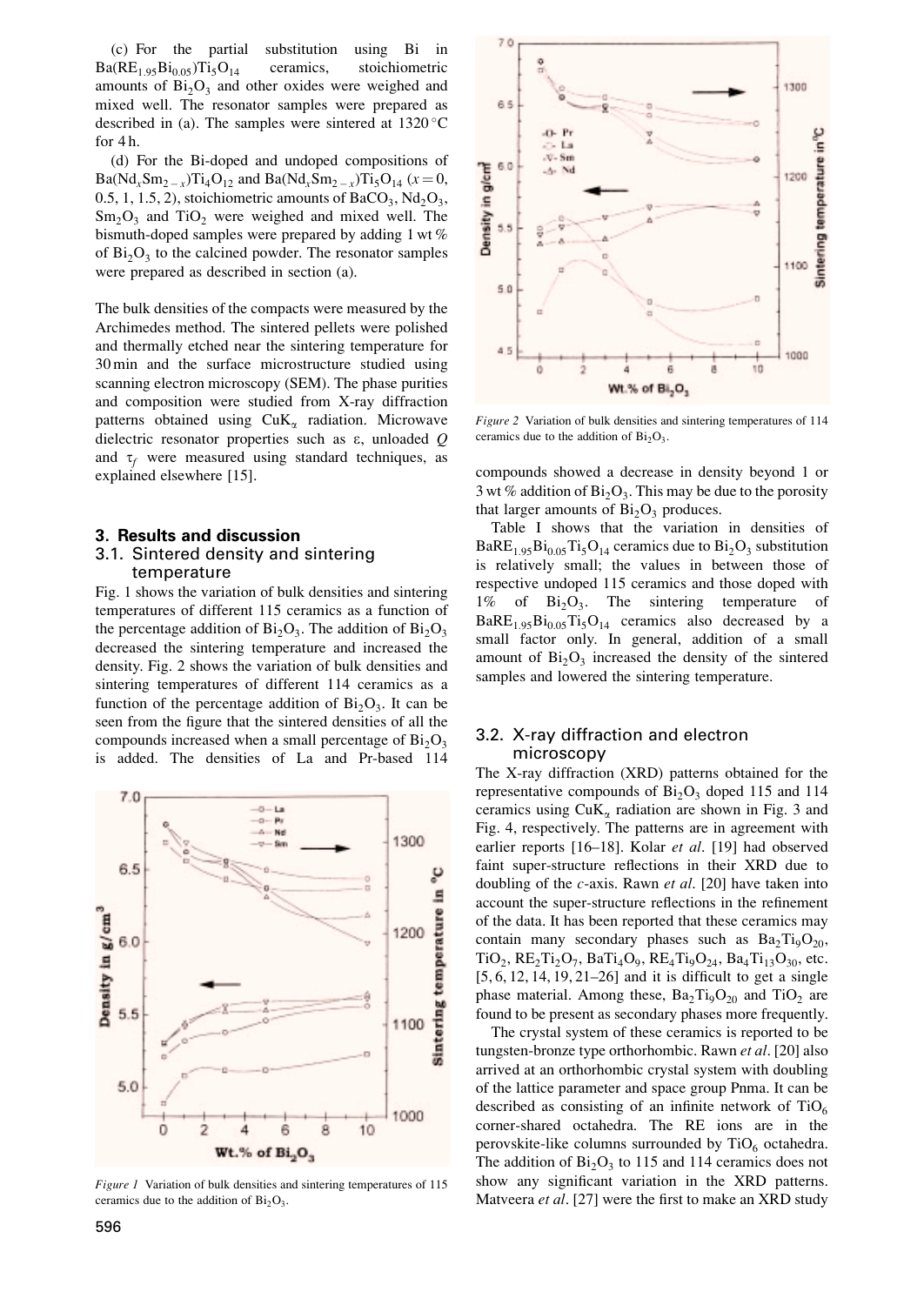TA B L E I Microwave dielectric resonator properties of  $Ba{RE_{1.95}Bi_{0.05}}{Ti_5O_{14}}$  ceramics

|    | Density $(g/cc)$ | $TE_{011}$ (GHz) |    | $Q \times f$ (GHz) | $\tau_f$ (ppm°C <sup>-1</sup> ) |
|----|------------------|------------------|----|--------------------|---------------------------------|
| La | 5.01             | 3.8197           | 89 | 3290               | 330                             |
| Pr | 5.29             | 3.5286           | 86 | 7190               | 134                             |
| Nd | 5.35             | 3.7248           | 80 | 10800              | 69                              |
| Sm | 5.40             | 3.6097           | 73 | 6200               | $-30$                           |

of the structure of these types of compounds. They reported the crystal structure of  $Ba_{3.75}Pr_{9.5}Ti_{18}O_{54}$  single crystals as made up of corner-sharing perovskite-like  $TiO<sub>6</sub> octahedra. Further to that, pentagonal and rhombic$ channels existed in this framework of linked  $TiO<sub>6</sub>$ octahedra, which can be occupied by Ba or RE ions. The occupancies of the pentagonal and rhombic sites are found to be different in different reports [20]. Accordingly [28], a solid solution, described by the general formula  $Ba_{6-x}RE_{8+2/3x}Ti_8O_{54}$  extends from  $x = 0$  through to  $x = 3$  for La-containing compounds have been proposed. The solid solutions can have different cations, large size  $Ba^{2+}$  and/or  $RE^{3+}$ . The variations in composition occur due to possible replacement of  $Ba^{2+}$ with  $RE^{3+}$ . Thus, to maintain charge neutrality three  $Ba^{2+}$  ions should be replaced with two  $RE^{3+}$  ions and a vacancy. The concentration of vacancies and ratio of Ba/ Sm in the shared channel depend on the composition  $(x)$ of the solid solution.

The surface microstructure of typical  $Bi_2O_3$ -added 115 and 114 ceramics obtained using scanning electron microscopy (SEM) are shown in Fig.  $5$  a to d. The figures show the secondary electron images of polished and thermally etched surfaces of sintered ceramics. Most of the ceramics had columnar grains up to  $5 \mu m$  in size. The

SEM pictures showed relatively low levels of porosity in the ceramics. Ceramics doped with larger amounts of  $Bi<sub>2</sub>O<sub>3</sub>$  show secondary phases.

## 3.3. Dielectric resonator properties 3.3.1. 115 Ceramics

The relative dielectric constants  $(\varepsilon_r)$  of the ceramics are obtained using the  $TE_{011}$  resonant frequencies and dimensions of the resonator. The samples showed sharp  $TE_{011}$  resonances in the 3–5 GHz range. Table II lists the  $TE_{011}$  mode resonant frequencies and  $\varepsilon_r$  of these ceramics. It can be seen that  $Bi<sub>2</sub>O<sub>3</sub>$  addition increases the  $\varepsilon_r$  of the ceramics. Fig. 6 shows the variation of  $\varepsilon_r$ with respect to the percentage of  $Bi<sub>2</sub>O<sub>3</sub>$  addition. The increase in  $\varepsilon_r$  with  $Bi_2O_3$  addition showed a behavior similar to the increase in density with  $Bi<sub>2</sub>O<sub>3</sub>$  addition. The  $\varepsilon_r$  increases with  $Bi_2O_3$  doping up to 10 wt %. In the case of Sm-based ceramics the e increased up to 5 wt % addition of  $Bi<sub>2</sub>O<sub>3</sub>$  and further addition decreased  $\varepsilon_r$ . The  $BaRE<sub>1.95</sub>Bi<sub>0.05</sub>Ti<sub>5</sub>O<sub>14</sub>$  ceramics show a small increase in the dielectric constant (see Table I). This can be supported by the fact that the increase in density by the Bi-substitution is also very small.



Figure 3 X-ray diffraction (XRD) patterns of typical 115 ceramics (a) La-compound, (b) La-compound with  $5\%$  Bi<sub>2</sub>O<sub>3</sub> added (c) Ndcompound and (d) Nd-compound with  $5\%$  Bi<sub>2</sub>O<sub>3</sub> added.



Figure 4 X-ray diffraction (XRD) patterns of typical 114 ceramics (a) La-compound, (b) La-compound with  $5\%$  Bi<sub>2</sub>O<sub>3</sub> added (c) Ndcompound and (d) Nd-compound with  $5\%$  Bi<sub>2</sub>O<sub>3</sub> added.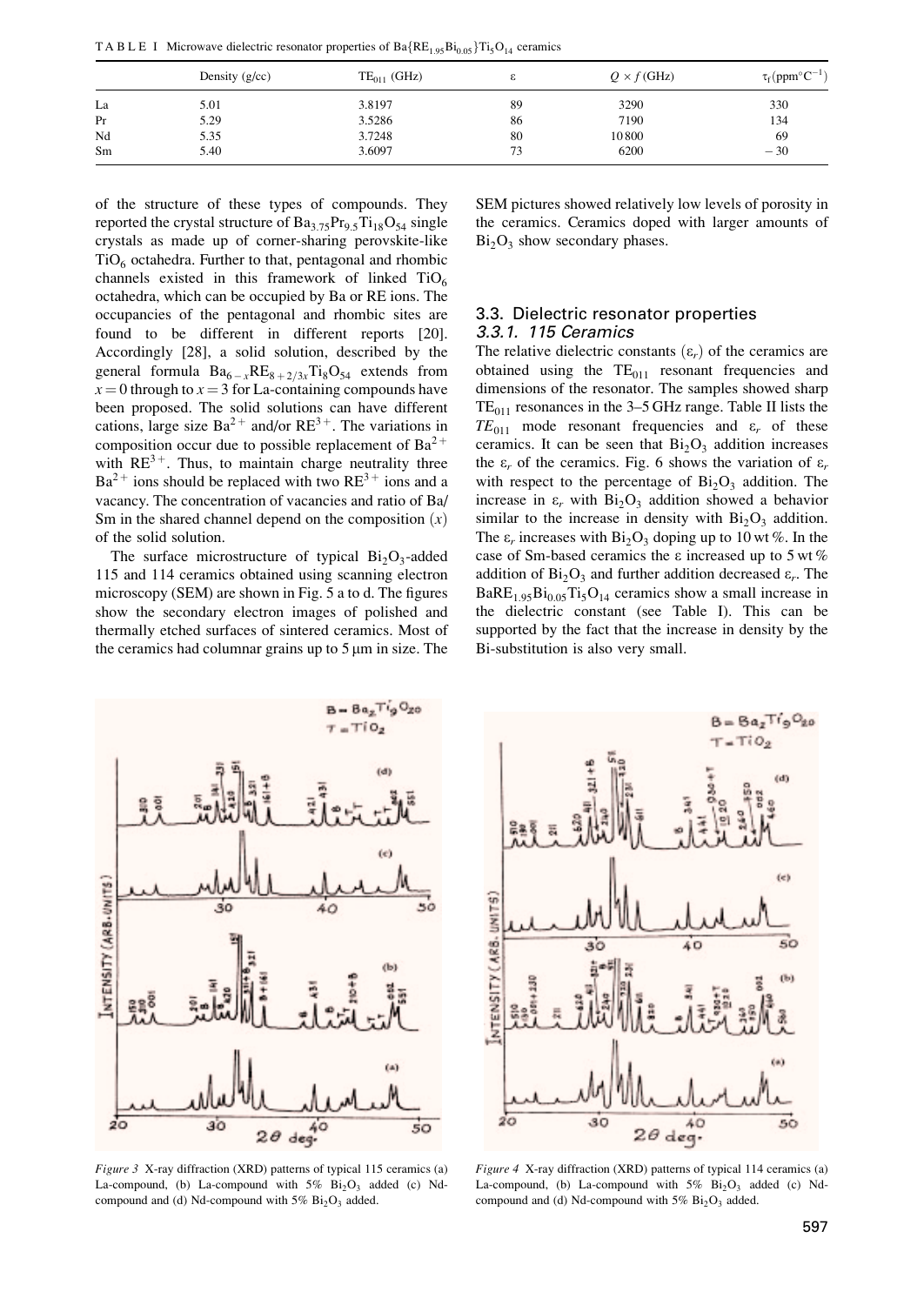







 $\qquad \qquad \textbf{(c)}\qquad \qquad \textbf{(d)}$ 

Figure 5. Secondary electron images of the etched surfaces of 115 ceramics (a) Nd-compound (b) Nd-compound with  $10\%$  Bi<sub>2</sub>O<sub>2</sub> added. Similar images obtained for 114 ceramics (c) Nd-compound, (d) Nd-compound with  $10\%$  Bi<sub>2</sub>O<sub>3</sub> added.

#### 3.3.2. 114 ceramics

In the case of 114 ceramics  $\varepsilon_r$  also gradually increased with  $Bi<sub>2</sub>O<sub>3</sub>$  addition (see Fig. 7 and Table III). However, BaLa<sub>2</sub>Ti<sub>4</sub>O<sub>12</sub> showed a decrease in  $\epsilon$  from 97 to 82 when 10% of  $Bi<sub>2</sub>O<sub>3</sub>$  was added. In addition to this,  $BaPr<sub>2</sub>Ti<sub>4</sub>O<sub>12</sub>$  ceramics showed a drastic decrease in  $\varepsilon$ beyond 1 wt% addition of  $Bi_2O_3$ . These variations appeared to be dependent on the density (see Fig. 2), although this can also occur due to the change in the composition.

The Ba( $Nd_xSm_{2-x}$ )Ti<sub>5</sub>O<sub>14</sub> (0 < x < 2) ceramics have the dielectric constant values in the range 61 to 80 (see Table IV). The dielectric constants of these samples are less than 78 for BaNd<sub>2</sub>Ti<sub>5</sub>O<sub>14</sub> and 72 for BaSm<sub>2</sub>Ti<sub>5</sub>O<sub>14</sub> ceramics. The experiment was repeated after adding 1% of  $Bi_2O_3$ . The  $Bi_2O_3$ -added (1%) ceramics have higher  $\varepsilon$ and lower  $\tau_f$  (see Fig. 8).

The XRD pattern (Fig. 4) shows the presence of  $Ba_2Ti_9O_{20}$  and a small amount of rutile. The SEM studies also show the presence of secondary phases. The  $\epsilon$  and  $\tau_f$  of ceramics containing two phases can be given by the expression [1]

$$
\ln \varepsilon = V_1 \ln \varepsilon_1 - V_2 \ln \varepsilon_2
$$

$$
\tau_f = V_1 \tau_{f1} + V_2 \tau_{f2}
$$

where  $V_1$  and  $V_2$  are the volume fractions of the two phases and  $\varepsilon_1$  and  $\varepsilon_2$  are their dielectric constants. The

presence of  $Ba_2Ti_9O_{20}$  with  $\varepsilon_r = 39$  lowers the dielectric constant. The dielectric constant of rutile is 104,  $Q \sim 10000$  and,  $\tau_f = +400$  ppm. Hence, small amounts of rutile as a secondary phase increases  $\varepsilon$ , Q and  $\tau_f$ . In the case of ceramics with negative  $\tau_f$  the presence of rutile changes the  $\tau_f$  to a positive value. Thus the resultant  $\tau_f$ and e depend on the amount of secondary phases. The amount and type of secondary phases depend on the processing conditions and purity of the chemicals used. This is one of the reasons why the results of different investigators are slightly inconsistent.

## 3.4. The quality factor  $(Q)$

The Q is calculated from the  $TE_{01\delta}$  mode of bandrejection filter obtained by coupling the resonators to the stripline. The Q factors are normalized to 1 GHz  $(Q \times f)$ and are given in Tables I–IV. In the case of 115 ceramics the  $Q \times f$  decreased with  $Bi_2O_3$  addition. However, a small increase in  $Q \times f$  is observed for La-based ceramics up to 3 wt % of  $Bi<sub>2</sub>O<sub>3</sub>$  and then it decreased. In 114 ceramics the  $Q \times f$  increased initially for small amounts of  $Bi<sub>2</sub>O<sub>3</sub>$  and then decreased for La, Pr and Ndbased ceramics. The  $BaRE<sub>1.95</sub>Bi<sub>0.05</sub>Ti<sub>5</sub>O<sub>14</sub>$  ceramics show  $Q \times f$  in the range 3300 to 10800. Partial substitution of Bi<sup>3+</sup> for RE increased the Q (see Table I). Ba( $Nd_xSm_{2-x}$ )Ti<sub>5</sub>O<sub>14</sub> ceramics possess high Q (see Table IV) with  $Q \times f$  in the range 7000 to 11 000. The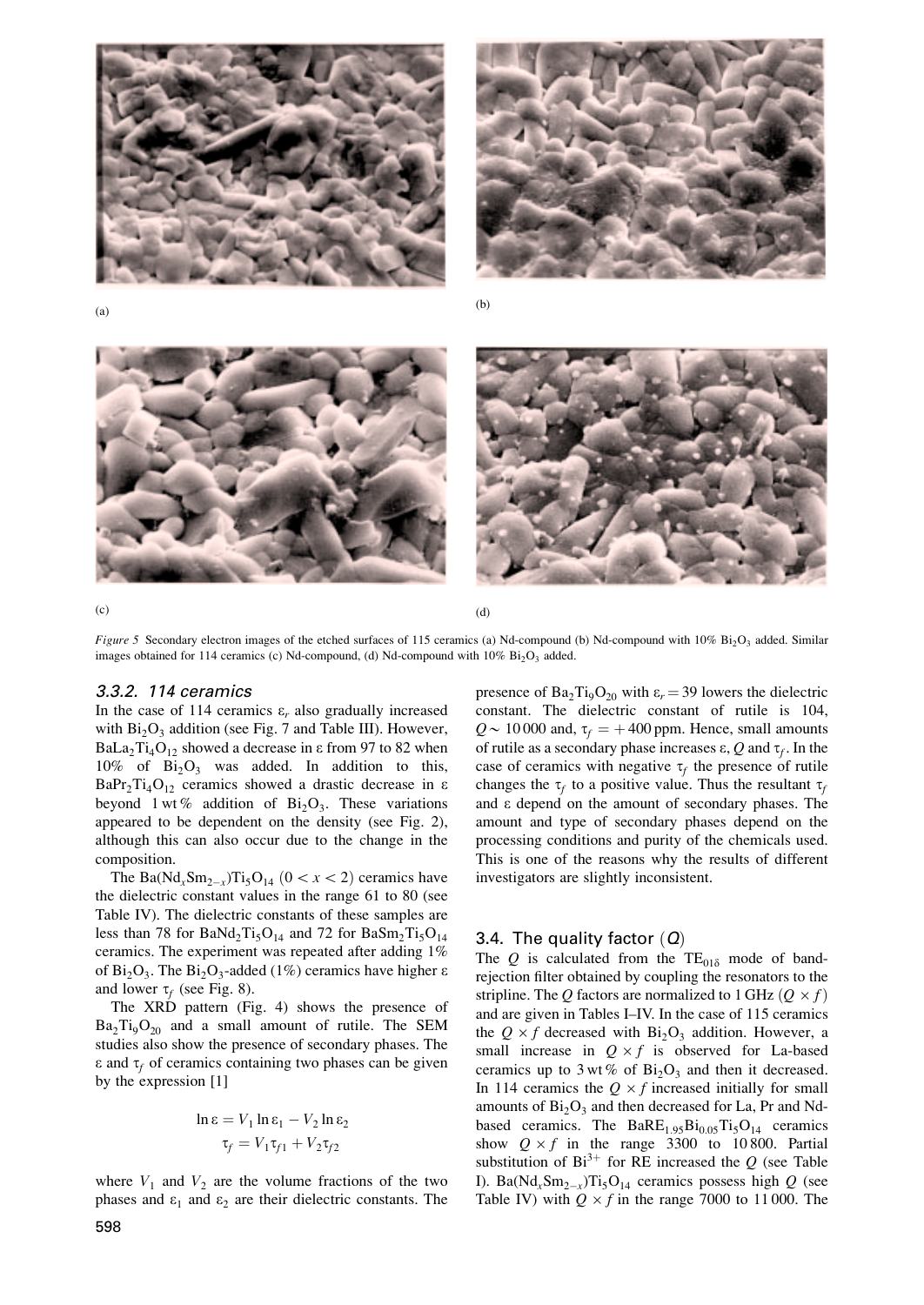TA B L E II Microwave dielectric resonator properties of  $Bi_2O_3$ -doped BaRE<sub>2</sub>Ti<sub>5</sub>O<sub>14</sub> ceramics

|    | Wt% $Bi_2O_3$    | $D$ (mm) | $L$ (mm) | $TE_{011}$ (GHz) | $\boldsymbol{\varepsilon}$ | $Q \times f$ (GHz) | $\tau_f$ (ppm°C <sup>-1</sup> ) |
|----|------------------|----------|----------|------------------|----------------------------|--------------------|---------------------------------|
| La | $\boldsymbol{0}$ | 9.91     | 11.37    | 3.2163           | 85                         | 2800               | 345                             |
|    |                  | 9.43     | 6.48     | 3.8979           | 92                         | 3000               | 324                             |
|    | 3                | 9.42     | 7.71     | 3.62265          | 95                         | 3250               | 213                             |
|    | 5                | 9.44     | 7.61     | 3.618            | 96                         | 3000               | 160                             |
|    | 10               | 9.41     | 8.2      | 3.3167           | 106                        | 1900               | 139                             |
| Pr | $\boldsymbol{0}$ | 9.77     | 8.87     | 3.6388           | 78                         | 7090               | 147                             |
|    |                  | 9.48     | 9.35     | 3.652            | 79                         | 5830               | 132                             |
|    | 3                | 9.70     | 9.92     | 3.428            | 82                         | 5300               | 109                             |
|    | 5                | 9.69     | 9.31     | 3.373            | 90                         | 3400               | 98                              |
|    | 10               | 9.71     | 10.08    | 3.1499           | 96                         | 2870               | 80                              |
| Nd | $\boldsymbol{0}$ | 9.5      | 8.83     | 3.731            | 78                         | 8900               | 82                              |
|    |                  | 9.47     | 6.87     | 4.07875          | 80                         | 8800               | 74                              |
|    | 3                | 9.34     | 8.37     | 3.736            | 84                         | 7400               | 60                              |
|    | 5                | 9.38     | 8.14     | 3.7046           | 86                         | 6500               | 45                              |
|    | 10               | 9.38     | 6.51     | 3.883            | 93                         | 4400               | 41                              |
| Sm | $\boldsymbol{0}$ | 9.56     | 7.18     | 4.1872           | 72                         | 8750               | $-42$                           |
|    |                  | 9.75     | 5.58     | 3.835            | 74                         | 7800               | $-18$                           |
|    | 3                | 9.42     | 7.52     | 3.9894           | 78                         | 8000               | $-2$                            |
|    | 5                | 9.48     | 6.37     | 4.2185           | 80                         | 6200               | $-5$                            |
|    | 10               | 9.48     | 9.39     | 3.775            | 74                         | 2000               | *                               |

compounds containing  $Bi_2O_3 > 10$  wt % did not show resonance. This may be due to the very low quality factor of the samples.

## 3.5. Temperature coefficient of resonant frequency  $(\tau_f)$

The temperature variation of resonant frequencies of  $Bi<sub>2</sub>O<sub>3</sub>$  added 115 and 114 ceramics, obtained from the slope of the variation of resonant frequency versus temperature are given in Tables II and III respectively.

The  $\tau_f$  values decrease with increase in the percentage of addition of  $Bi<sub>2</sub>O<sub>3</sub>$ . Valant *et al.* [19] also have reported that  $Bi_2O_3$  addition up to 6.5 wt % lowers  $\tau_f$  and further addition increases the  $\tau_f$  in BaNd<sub>2</sub>Ti<sub>5</sub>O<sub>14</sub> ceramics.

In the case of  $BaSm<sub>2</sub>Ti<sub>5</sub>O<sub>14</sub>$ ,  $\tau_f$  improves from  $-42$  ppm °C<sup>-1</sup> to  $-5$  ppm °C<sup>-1</sup>. Figs 9 and 10 show the variation in  $\tau_f$  with respect to the addition of Bi<sub>2</sub>O<sub>3</sub> in 115 and 114 ceramics, respectively.  $Bi^{3+}$  added compounds show lower  $\tau_f$  when compared to their corresponding undoped samples (see Table II and III).

Fig. 11 shows the variation in the resonant frequency



Figure 6 Effect of Bi<sub>2</sub>O<sub>3</sub> addition on the dielectric constants  $(\varepsilon_r)$  of 115 ceramics.



Figure 7 Effect of Bi<sub>2</sub>O<sub>3</sub> addition on the dielectric constants  $(\varepsilon_r)$  of 114 ceramics.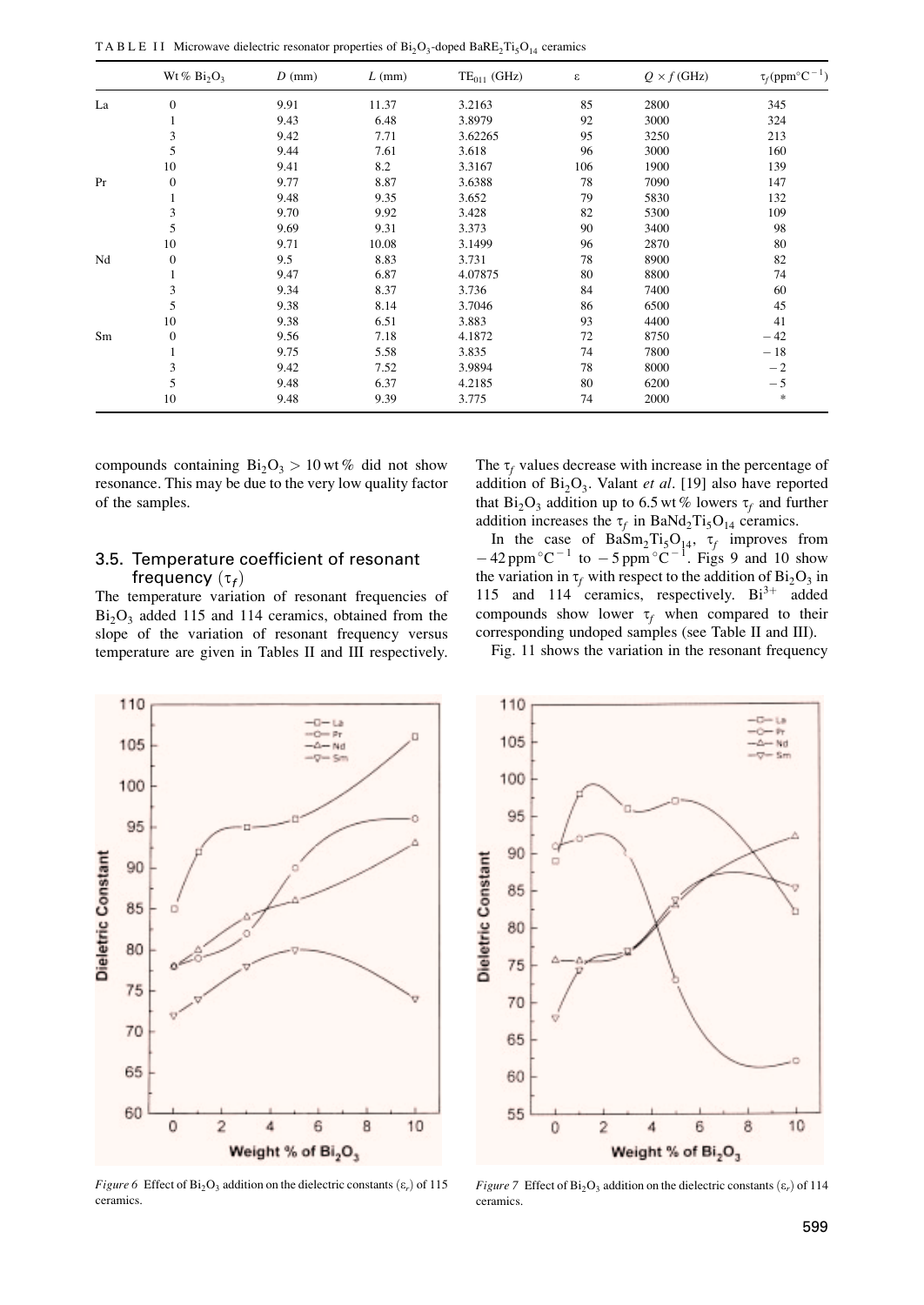TA B L E III Microwave dielectric resonator properties of  $Bi_2O_3$ -doped BaRE<sub>2</sub>Ti<sub>4</sub>O<sub>12</sub> ceramics

|    | Wt% $Bi_2O_3$    | $D$ (mm) | $L$ (mm) | $TE_{011}$ (GHz) | ε    | $Q \times f$ (GHz) | $\tau_f$ (ppm $^{\circ}$ C <sup>-1</sup> ) |
|----|------------------|----------|----------|------------------|------|--------------------|--------------------------------------------|
| La | $\overline{0}$   | 9.65     | 6.14     | 4.04097          | 89   | 1900               | 301                                        |
|    |                  | 9.53     | 6.11     | 3.8807           | 98   | 2100               | 286                                        |
|    | 3                | 9.55     | 5.97     | 3.935            | 96   | 2450               | 197                                        |
|    | 5                | 9.53     | 8.38     | 3.4211           | 97   | 2250               | 169                                        |
|    | 10               | 9.91     | 8.32     | 3.6121           | 82   | 1650               | 144                                        |
| Pr | $\boldsymbol{0}$ | 9.32     | 8.35     | 3.5883           | 91   | 5600               | 135                                        |
|    | 1                | 9.47     | 5.8      | 4.1555           | 92   | 5650               | 118                                        |
|    | 3                | 9.59     | 5.86     | 4.1385           | 90   | 5350               | 89                                         |
|    | 5                | 9.81     | 10.16    | 3.5753           | 73   | 4850               | 75                                         |
|    | 10               | 10.04    | 9.44     | 3.939            | 62   | 4200               | 72                                         |
| Nd | $\boldsymbol{0}$ | 9.7      | 7.19     | 4.0584           | 75.7 | 5600               | 77                                         |
|    |                  | 9.79     | 5.9      | 4.4575           | 75.6 | 6350               | 63                                         |
|    | 3                | 9.85     | 8.25     | 3.778            | 76.6 | 4950               | 56                                         |
|    | 5                | 9.83     | 9.64     | 3.4396           | 83   | 3100               | 39                                         |
|    | 10               | 9.77     | 6.08     | 3.9604           | 92.1 | 2300               | 28                                         |
| Sm | $\boldsymbol{0}$ | 9.69     | 6.59     | 3.429            | 68   | 3600               | $-21$                                      |
|    |                  | 9.65     | 7.64     | 4.0303           | 74.4 | 3150               | $-30$                                      |
|    | 3                | 9.59     | 8.04     | 3.8733           | 76.9 | 2000               | $-52$                                      |
|    | 5                | 9.54     | 7.34     | 3.8797           | 83.7 | 1950               | $-25$                                      |
|    | 10               | 9.7      | 8.14     | 3.6375           | 85.2 | 2300               | $-27$                                      |

with respect to temperature for the  $Bi^{3+}$ -substituted BaRE<sub>1.95</sub>Bi<sub>0.05</sub>Ti<sub>5</sub>O<sub>14</sub> compounds. The values of  $\tau_f$  are lower than that of the pure samples.

The  $\tau_f$  of BaNd<sub>2</sub>Ti<sub>5</sub>O<sub>14</sub> is 82 and that of BaSm<sub>2</sub>Ti<sub>5</sub>O<sub>14</sub> is  $-42$ . Therefore it should be possible to tune  $\tau_f$  by making solid solution between these compounds. The solid solutions with the general formula  $Ba(Nd_xSm_{2-x})Ti_5O_{14}$  have  $\tau_f$  values between those of the above two compounds. When  $x = 0.5$ , i.e.  $Ba(Nd_{0.5}Sm_{1.5})Ti_5O_{14}$   $\tau_f = +5$  ppm<sup>o</sup>C<sup>-1</sup>. The  $\tau_f$  for  $x = 1$ , i.e. Ba(NdSm)Ti<sub>5</sub>O<sub>14</sub> is +10 ppm<sup>o</sup>C<sup>-1</sup>. When 1 wt % of  $Bi_2O_3$  is added to this compound, the  $\tau_f$  value is reduced to 0.4 and this is useful for practical applications. Fig. 12 shows the variation in the resonant frequency with respect to temperature for

 $Ba(Nd<sub>x</sub>Sm<sub>2-x</sub>)Ti<sub>5</sub>O<sub>14</sub> \text{ eeramics.} \text{ Table IV shows the}\n$ microwave dielectric resonator properties of  $Ba(Nd_xSm_{2-x})Ti_5O_{14}$  ceramics. The variation in  $\tau_f$  and  $\varepsilon_r$  with respect to x for pure and 1% Bi<sub>2</sub>O<sub>3</sub>-added  $Ba(Nd_xSm_{2-x})Ti_5O_{14}$  ceramics are given in Fig. 8. The  $Ba(Nd_xSm_{2-x})Ti_4O_{12}$  ceramics have a very low Q and hence the  $\tau_f$  could not be measured.

The beneficial influence of bismuth addition on the dielectric properties of the ceramics with ternary compositions from the BaO-Nd<sub>2</sub>O<sub>3</sub>-TiO<sub>2</sub> system was first reported by Kolar et al. [19]. They noticed that by increasing the Bi content, the  $\varepsilon_r$  and  $\tau_f$  increased. Several authors [29-32] confirmed the observations of Kolar.



Figure 8 Influence of substitution  $(x)$  and  $Bi<sub>2</sub>O<sub>3</sub>$  addition on the dielectric constants  $(\epsilon_r)$  of Ba(Nd<sub>x</sub>Sm<sub>2-x</sub>)Ti<sub>5</sub>O<sub>14</sub> ceramics.



Figure 9 Effect of  $Bi_2O_3$  addition on the temperature coefficient of resonant frequencies  $(\tau_f)$  of 115 ceramics.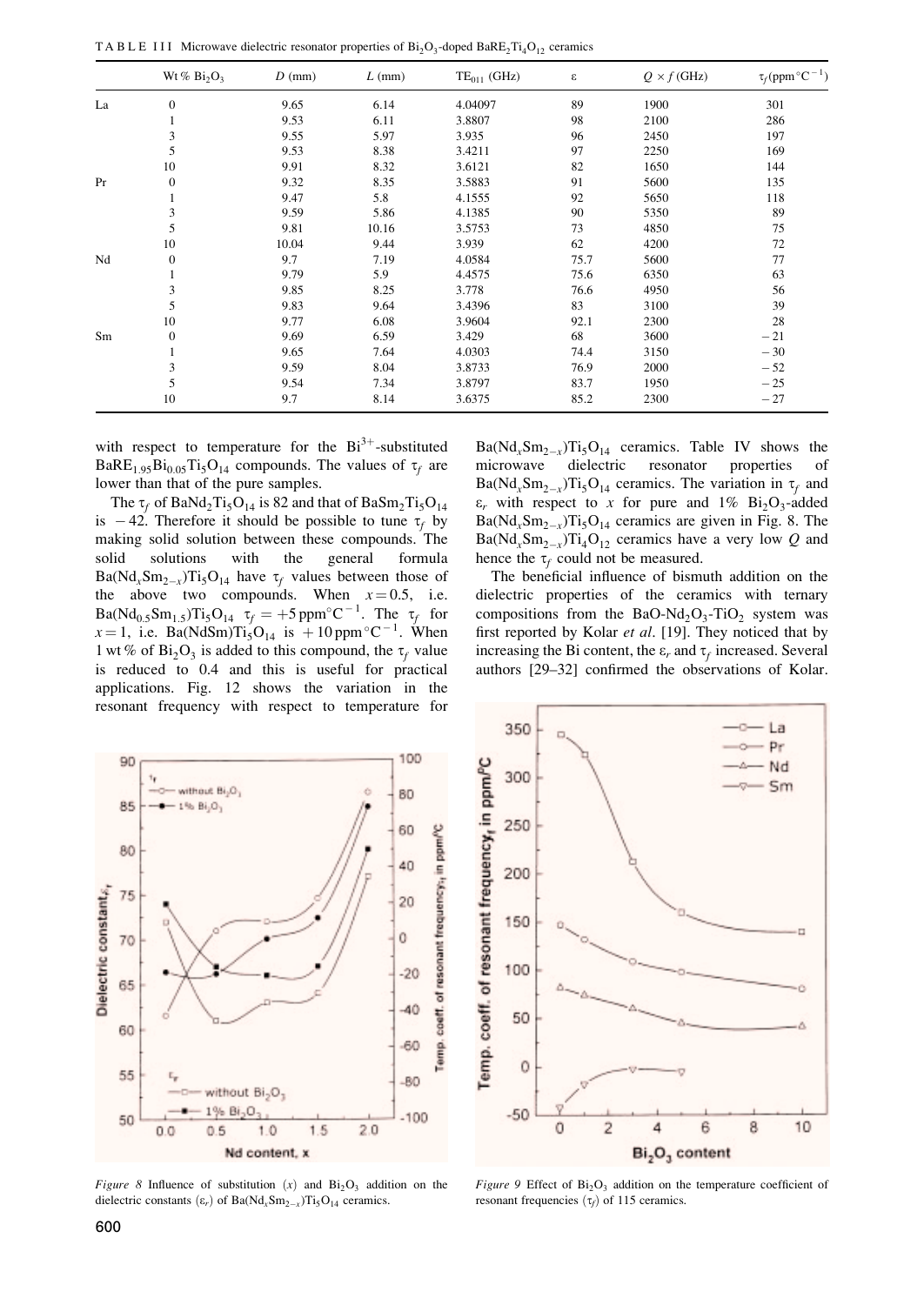TA B L E IV Microwave dielectric resonator properties of Ba $\{Nd_xSm_{2-x}\}Ti_5O_{14}$  ceramics

| X       | Wt % $Bi_2O_3$ | $D$ (mm) | $L$ (mm) | $\rho(g \, \text{cm}^{-3})$ | $TE_{011}$ (GHz) | ε  | $Q \times f$ (GHz) | $\tau_f$ (ppm $^{\circ}$ C <sup>-1</sup> ) |
|---------|----------------|----------|----------|-----------------------------|------------------|----|--------------------|--------------------------------------------|
| $0.0\,$ | $-0-$          | 9.56     | 7.18     | 5.31                        | 4.19             | 72 | 8750               | $-42.0$                                    |
|         | 1.0            | 9.75     | 5.58     | 5.42                        | 3.38             | 74 | 7450               | $-18.0$                                    |
| 0.5     | $-0-$          | 9.44     | 5.66     | 5.31                        | 5.05             | 61 | 8200               | 5.0                                        |
|         | 1.0            | 9.39     | 6.72     | 5.39                        | 4.35             | 67 | 7200               | $-19.0$                                    |
| 1.0     | $-0-$          | 9.31     | 7.35     | 5.33                        | 4.48             | 63 | 8800               | 10.0                                       |
|         | 1.0            | 9.28     | 6.46     | 5.36                        | 4.68             | 66 | 9000               | 0.4                                        |
| 1.5     | $-0-$          | 9.24     | 7.67     | 5.31                        | 4.38             | 64 | 11000              | 23.0                                       |
|         | 1.0            | 9.36     | 7.37     | 5.37                        | 4.38             | 67 | 9200               | 12.0                                       |
| 2.0     | $-0-$          | 9.50     | 8.83     | 5.30                        | 3.73             | 78 | 8900               | 82.0                                       |
|         | 1.0            | 9.47     | 6.87     | 5.44                        | 4.08             | 80 | 8800               | 74.0                                       |

However, the role of Bi in optimizing the dielectric properties is still a matter of discussion. Recently, it has been reported [32] that  $Bi^{3+}$  substitutes for  $Nd^{3+}$  in the crystal structure of the BaNd<sub>2</sub>Ti<sub>4</sub>O<sub>12</sub> up to the solubility limit, which was determined to be 2.5 mol %. After exceeding the solubility limit, additional  $Bi<sub>2</sub>O<sub>3</sub>$  concentrates as a Bi-enriched phase at the grain boundaries, causing considerable reduction in the Q and increases  $\tau_f$ . Moreover, Valant et al. [33] made a detailed EXAFS (extended X-ray absorption time spectroscopy) study on  $Ba_{4.5}Nd_{9-v}Bi_vTi_{18}O_{54}$  (y = 0, 0.5, 1). Due to very similar environments of the equivalent sites in the subcells, only EXAFS can distinguish the different channels. Their results indicate that  $Bi^{3+}$  do not substitute for  $Nd^{3+}$ randomly on all possible sites. The  $Bi^{3+}$  selectively enters one of the following possible channels i.e.,  $R$ :  $x = 0.9484$ ,  $y = 0.2500$ ,  $z = 0.2939$  and/or  $x = 0.0455$ ,  $y = 0.2500$ ,  $z = 0.6928$  previously occupied by Nd<sup>3+</sup>.

A practical problem in the synthesis of these bismuthsubstituted materials is related to the conditions necessary to maintain exact stoichiometry and reproducibility due to the vaporization of  $Bi<sub>2</sub>O<sub>3</sub>$  at elevated temperatures. Slight changes in stoichiometry can lead to large changes in the microstructure development during sintering. Incomplete substitution of  $Bi^{3+}$  for  $Nd^{3+}$  due to the evaporation of  $Bi<sub>2</sub>O<sub>3</sub>$  during sintering leads to the formation of multiphase ceramics. In such ceramics, the additional phases can increase or decrease  $\varepsilon_r$  and  $\tau_f$  of 114 and 115 ceramics and hence the microwave dielectric properties vary according to the contributions of each phase. This is one of the reasons for different dielectric properties reported by different research groups.

#### 4. Conclusion

 $BaRE<sub>2</sub>Ti<sub>5</sub>O<sub>14</sub>$  and  $BaRE<sub>2</sub>Ti<sub>4</sub>O<sub>12</sub>$  ceramics have been prepared with different trivalent ions for RE and also using different percentages of  $Bi<sub>2</sub>O<sub>3</sub>$  as additive and sintered into dense ceramics. The dielectric resonator



Figure 10 Effect of  $Bi_2O_3$  addition on the temperature coefficient of resonant frequencies  $(\tau)$  of 114 ceramics.



Figure 11 Variation of  $(\Delta f/f)$  as a function of temperature in  $Ba(RE_{1.95}Bi_{0.05})Ti_5O_{14}$  ceramics.